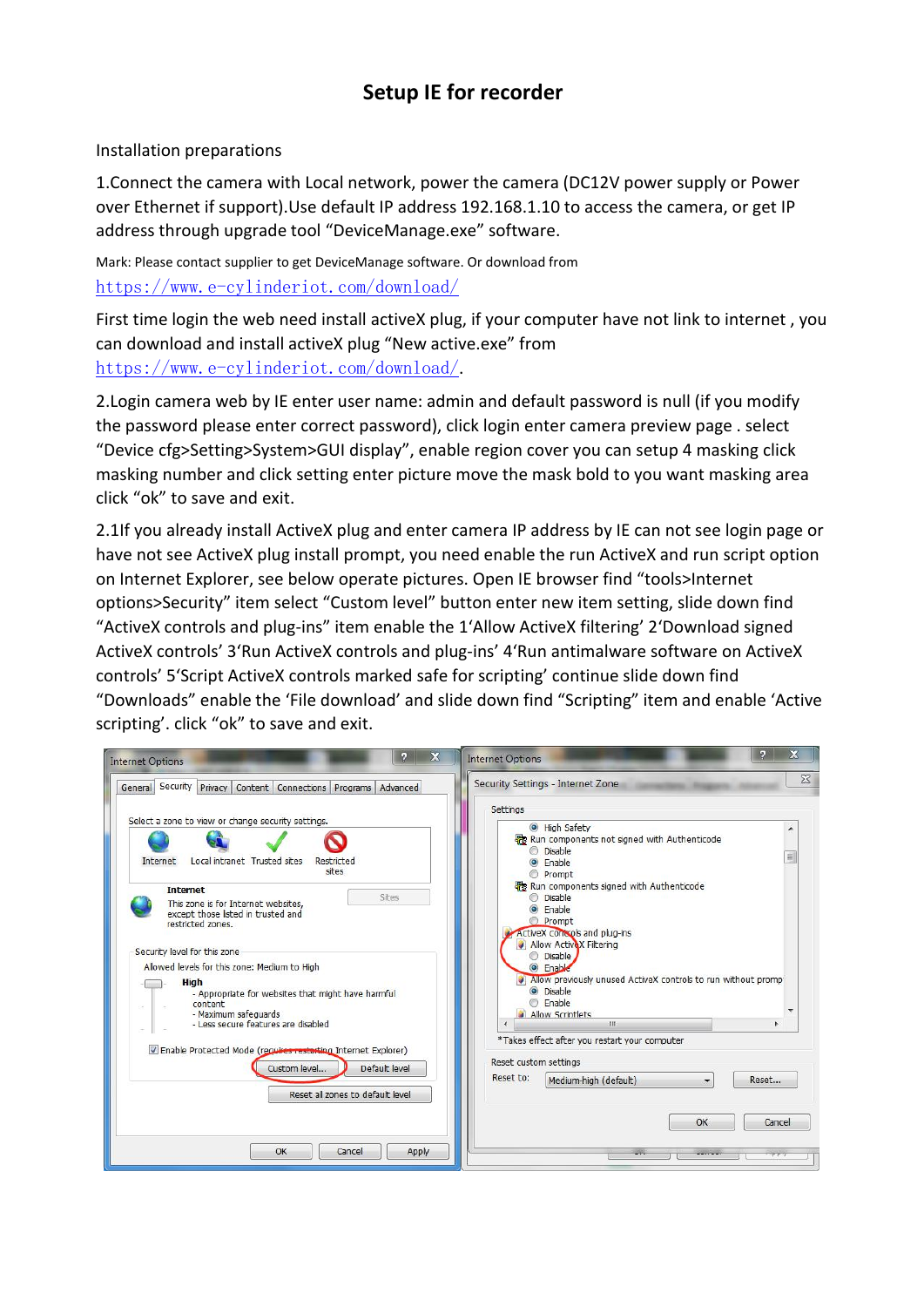

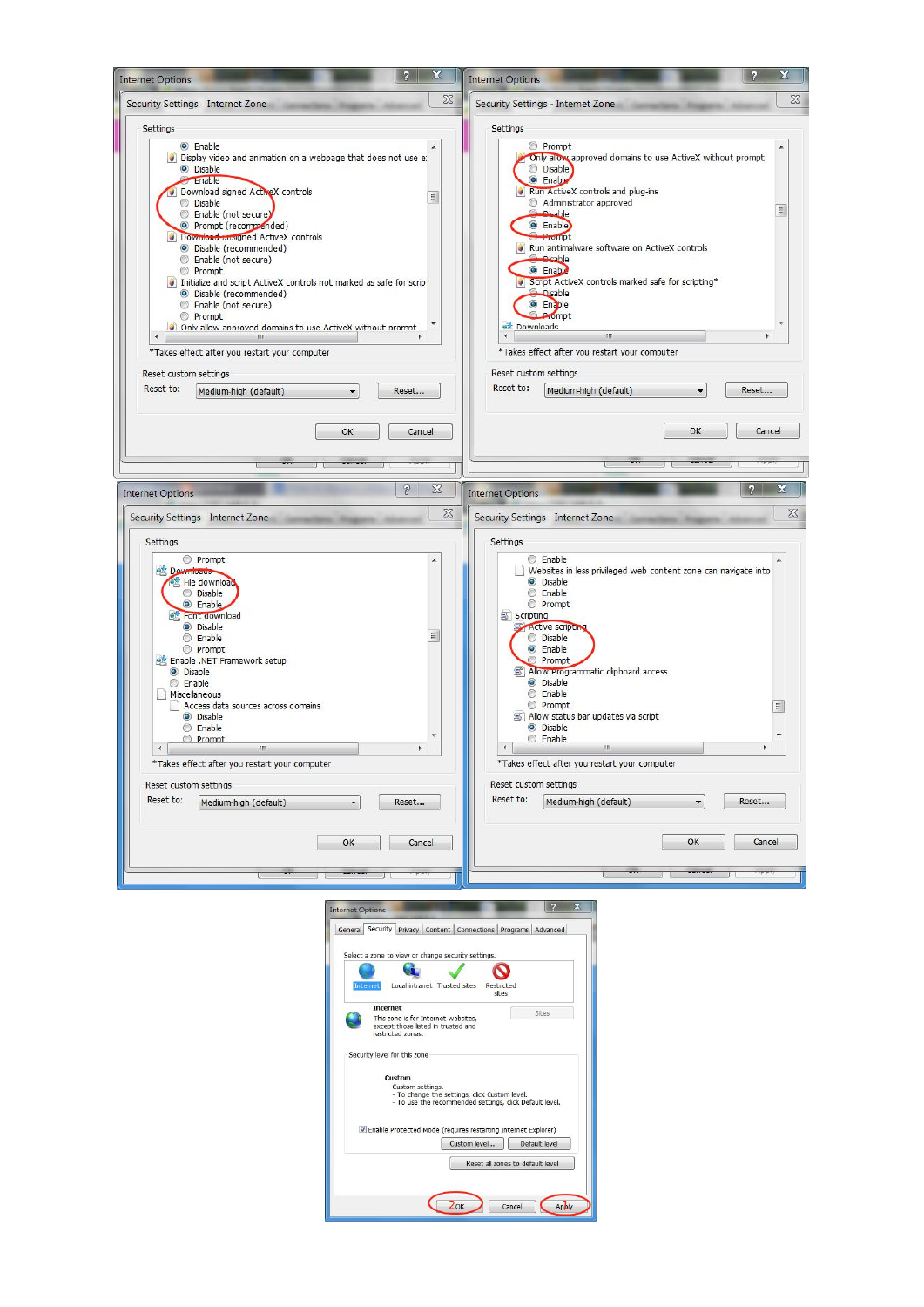## 1.Search the camera IP address by tool

| NO.                                                                                       | <b>IP Address</b>            | Port        | Destribe          | Mac Address                                                                 | CloudID                          |             |                    | $\mathbf 0$            |                 | $0 \cdot 0$ 0 0 |  |
|-------------------------------------------------------------------------------------------|------------------------------|-------------|-------------------|-----------------------------------------------------------------------------|----------------------------------|-------------|--------------------|------------------------|-----------------|-----------------|--|
| ш                                                                                         | 192.168.0.3                  | 345         |                   | 00:12:31:3e:02                                                              | c7ae8299f6a486a5                 |             | <b>IP Address</b>  |                        |                 |                 |  |
| $\overline{ }$                                                                            | 192.168.0.6                  | 345         |                   | 00:12:41:62:6d:8c ac36c94084d5ec                                            |                                  |             | <b>Subnet Mask</b> | $\mathbf{0}$<br>$-150$ |                 | $0 \t 0 \t 0$   |  |
| $\begin{array}{c c} 1 & 3 \end{array}$<br>$\begin{array}{ c c c c c } \hline \end{array}$ | 192.168.0.10                 | 345.        |                   | 00:12:41:44:3e                                                              | cebb0200e27d8a                   |             |                    |                        |                 |                 |  |
| ш<br>5                                                                                    | 192.168.0.12<br>192.168.0.13 | 345<br>345. |                   | 00:12:17:f3:11:ba<br>00:12:31:11:d8:                                        | acd06b34d80900<br>adb87ca605659e |             | Gateway            | $\overline{0}$         |                 | 0 0 0 0         |  |
| $\Box$ 6                                                                                  | 192.168.0.40                 | 345         |                   | 00:12:41:44:db                                                              | a97092d232b566                   |             |                    |                        | <b>SameToPc</b> |                 |  |
| (□7                                                                                       | 192.168.0.86                 | 345         |                   | 1. 00:12:41:49:3:db 6b2815d8ec5f7a86<br>1. click button to search IP device |                                  |             |                    |                        |                 |                 |  |
|                                                                                           |                              |             |                   |                                                                             |                                  |             | <b>HTTPPort</b>    |                        |                 |                 |  |
|                                                                                           |                              |             |                   | 2. click to selct camera IP                                                 |                                  |             | <b>TCPPort</b>     |                        |                 |                 |  |
|                                                                                           |                              |             |                   | 3. click to enter IP camera login page, or enter IP address to              |                                  |             |                    |                        |                 |                 |  |
|                                                                                           |                              |             |                   | open by IE                                                                  |                                  |             |                    |                        |                 |                 |  |
|                                                                                           |                              |             |                   |                                                                             |                                  |             | CloudID            |                        |                 |                 |  |
|                                                                                           |                              |             |                   |                                                                             |                                  |             |                    |                        |                 | Modify          |  |
|                                                                                           |                              |             |                   |                                                                             |                                  |             |                    |                        |                 |                 |  |
|                                                                                           |                              |             |                   |                                                                             |                                  |             | adminPsw           |                        |                 | Advance         |  |
|                                                                                           |                              |             |                   |                                                                             |                                  |             |                    |                        |                 |                 |  |
|                                                                                           | 1                            |             |                   |                                                                             |                                  |             |                    |                        |                 |                 |  |
|                                                                                           | SelectAll                    | IP Search   | <b>Add Device</b> | WebBrowse<br>Reboot                                                         |                                  | ResetConfig |                    |                        |                 |                 |  |
|                                                                                           |                              |             |                   |                                                                             |                                  |             |                    |                        |                 |                 |  |
| <b>DirPath</b>                                                                            |                              |             |                   |                                                                             | <b>Browse</b>                    | Export      |                    |                        |                 |                 |  |

## 2. Login camera web by IE and install plug

| http://192.168.0.3/<br>O UPTEC View WEB |                                                                                                 | ▼ C Search<br>$\rho$ -                                                                                                                    | $A \star \alpha$         |
|-----------------------------------------|-------------------------------------------------------------------------------------------------|-------------------------------------------------------------------------------------------------------------------------------------------|--------------------------|
|                                         |                                                                                                 | Language: English                                                                                                                         | $\overline{\phantom{a}}$ |
|                                         |                                                                                                 |                                                                                                                                           |                          |
|                                         |                                                                                                 |                                                                                                                                           |                          |
|                                         |                                                                                                 | DownLoad                                                                                                                                  |                          |
|                                         |                                                                                                 |                                                                                                                                           |                          |
|                                         |                                                                                                 | $\overline{\mathbf{z}}$                                                                                                                   |                          |
|                                         | ∨l∈w                                                                                            |                                                                                                                                           |                          |
|                                         |                                                                                                 |                                                                                                                                           |                          |
|                                         |                                                                                                 |                                                                                                                                           |                          |
|                                         |                                                                                                 |                                                                                                                                           |                          |
|                                         |                                                                                                 | click to download plug and install                                                                                                        |                          |
|                                         | Internet Explorer blocked this website from installing an ActiveX control.     What's the risk? | Install                                                                                                                                   |                          |
|                                         |                                                                                                 |                                                                                                                                           |                          |
|                                         |                                                                                                 | $\overline{\mathbf{x}}$<br>DownLoad                                                                                                       |                          |
|                                         | <b>Internet Explorer - Security Warning</b>                                                     |                                                                                                                                           |                          |
|                                         | Windows has blocked this software because it can't verify the publisher.                        |                                                                                                                                           |                          |
|                                         | Name: web.cab                                                                                   |                                                                                                                                           |                          |
| <b><i><u>FACHIN</u></i></b>             | Publisher: Unknown Publisher                                                                    |                                                                                                                                           | $\boxed{2}$              |
|                                         |                                                                                                 | OK                                                                                                                                        |                          |
|                                         |                                                                                                 |                                                                                                                                           |                          |
|                                         |                                                                                                 | To help protect your computer, Windows will block software when it cannot verify the publisher. See how this helps protect your computer. |                          |
|                                         |                                                                                                 |                                                                                                                                           |                          |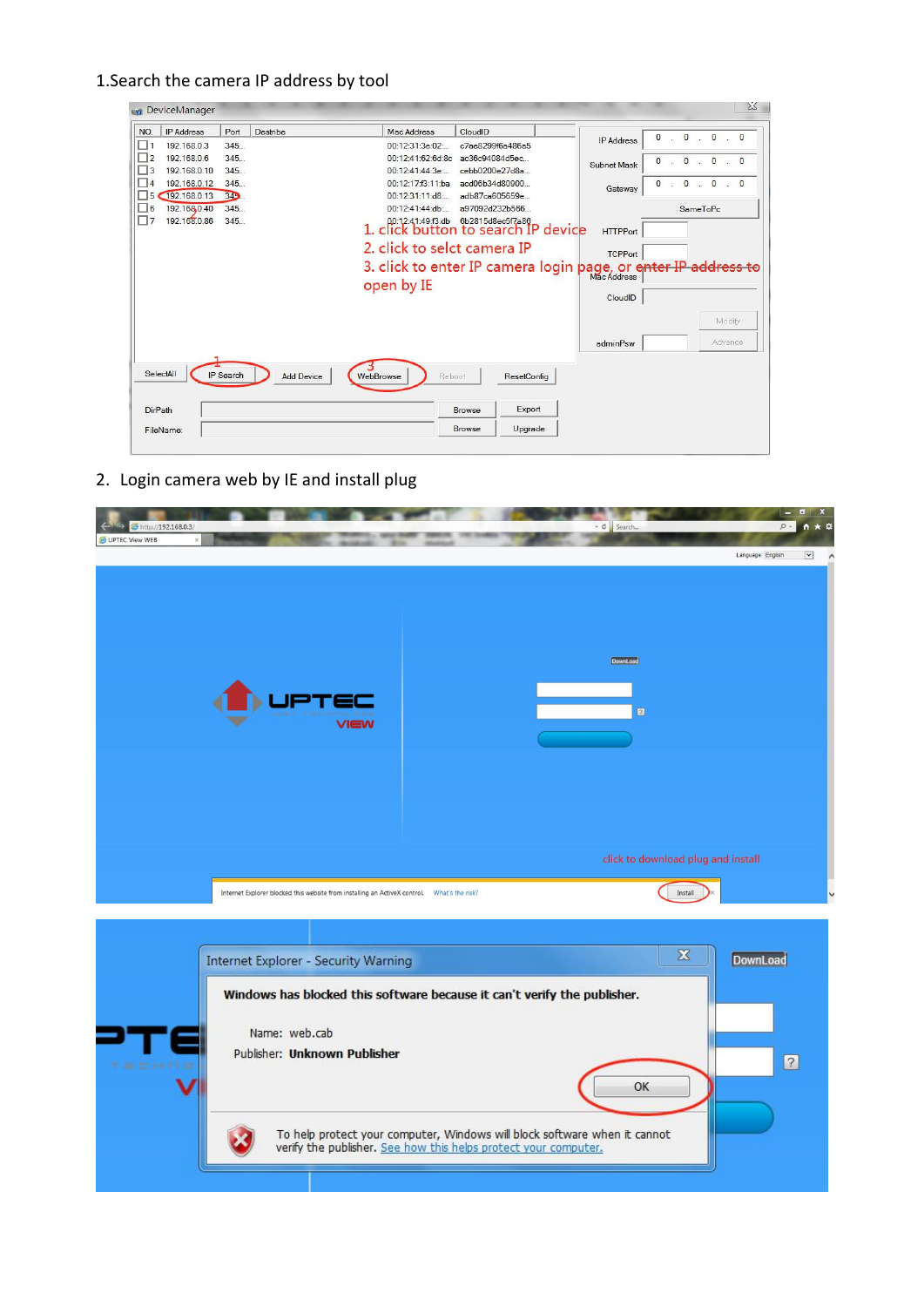| view                                                                                                                  | click to continue<br><b>DownLoad</b><br>$\boxed{2}$                                                                                                         |
|-----------------------------------------------------------------------------------------------------------------------|-------------------------------------------------------------------------------------------------------------------------------------------------------------|
| <b>CONTROL</b><br>VIEW                                                                                                | DownLoad<br>$\boxed{2}$                                                                                                                                     |
| Do you want to run or save NewActive.exe (4.13 MB) from xmsecu.com?<br>This type of file could harm your computer.    | click "run" to install plug-ins<br>$\rm X$<br>Run<br>Save<br>$\overline{\phantom{a}}$<br>Cancel                                                             |
| $\infty$<br>The publisher of NewActive.exe couldn't be verified. Are you sure you want to run the program? Learn more | click "run" to continue<br>View downloads<br>Run<br>$\times$                                                                                                |
| ◎ 简体中文<br>◎ 繁体中文<br><sup>O</sup> English<br>1                                                                         | $\mathbf{Z}$<br>b NetSurveillance 安装程序<br>Select Language<br>Select an Language and click Next to continue.<br>DownLoad<br>$\boxed{2}$<br>下一步(M) ><br>取消(C) |